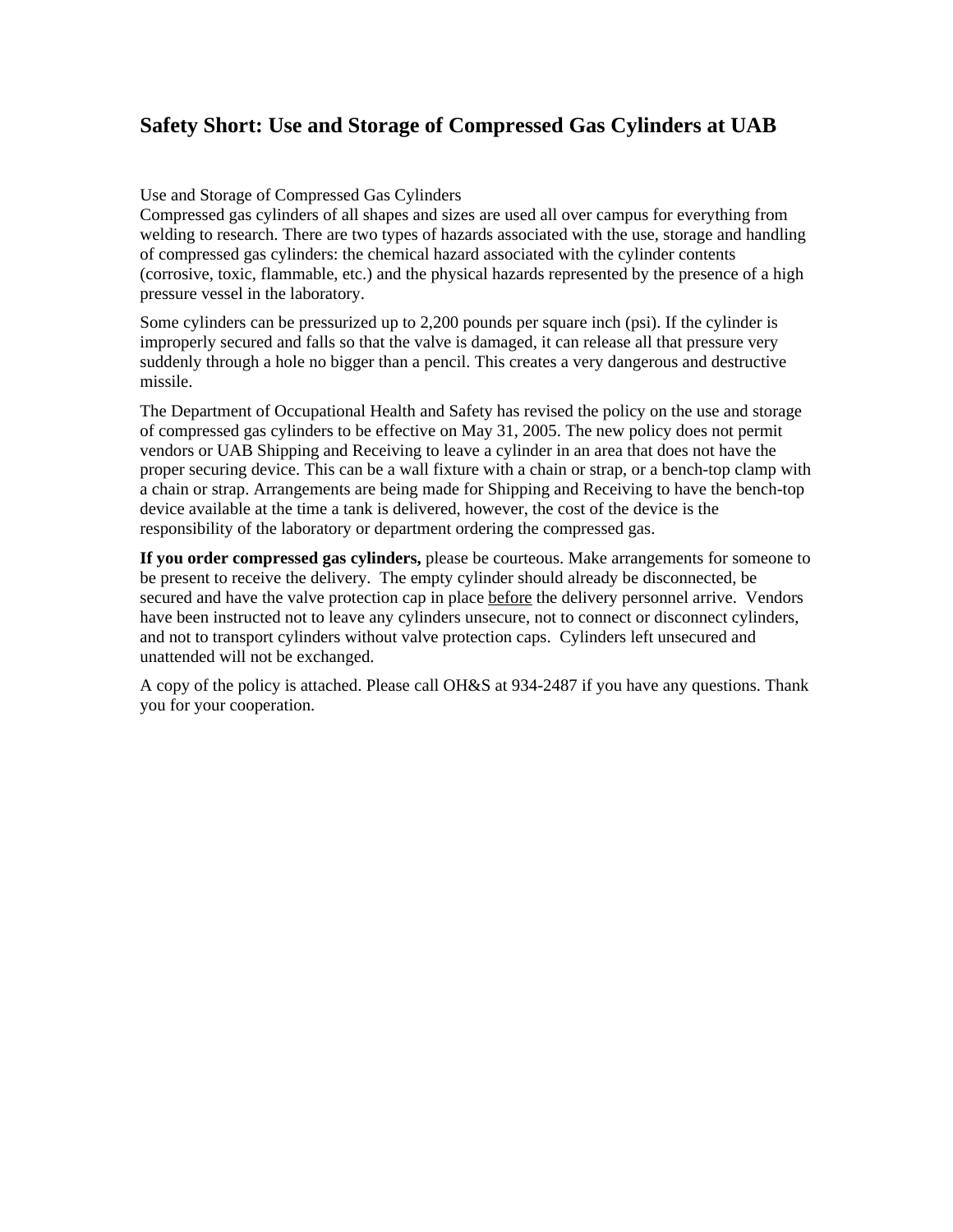# OCCUPATIONAL HEALTH AND SAFETY POLICY / PROCEDURE

| Title:<br>USE AND STORAGE OF COMPRESSED GAS CYLINDERS                         |           |           |          |          |  |
|-------------------------------------------------------------------------------|-----------|-----------|----------|----------|--|
| <b>Effective Date:</b>                                                        | 2/07/2007 | Reviewed: | 1/2/2008 | Revised: |  |
| UAB Policy Ref. #:                                                            |           |           |          |          |  |
| Approved: Max Richard                                                         |           |           |          |          |  |
| Max Richard, MPH, Assistant Vice President,<br>Occupational Health and Safety |           |           |          |          |  |

#### **USE AND STORAGE OF COMPRESSED GAS CYLINDERS**

It is the policy of UAB that special precautions be taken to assure the safe use and storage of compressed gas cylinders in all areas of campus and the Medical Center to minimize the risk of tanks falling or rolling in a manner that could cause the sudden release of high-pressure contents creating a high-speed projectile and the potential for injury and property damage.

 This policy does not supersede existing federal, state or local applicable codes but is a supplement to clarify specific UAB requirements for safe handling and storage of compressed gas cylinders. Some hazardous materials may require additional precautions. This policy shall apply to all areas of the University where compressed gas cylinders are used or stored.

- 1. All compressed gas cylinders are required to be clearly labeled as to the contents and any associated hazards. Deteriorated or corroded labels must be replaced.
- 2. All cylinders without adequate labeling to identify contents shall be labeled as "Contents Unknown" and returned to supplier. Color coding is not a reliable method of determining contents.
- 3. Compressed gas cylinders shall be transported on wheeled carts equipped with straps or chains to secure the cylinder to the cart. Rolling or dragging cylinders is not recommended due to the possibility of damage to the cylinder and injury to personnel.
- 4. Cylinder valve protection caps shall remain in place at all times other than when cylinders are connected for use and secured.
- 5. All compressed gas cylinders must be secured upright and in place to prevent falling by using approved chains, straps, stands or carts. When delivering new cylinders, if the cylinder can not be safely secured using an approved method the delivery personnel SHALL NOT leave the cylinder.
- 6. Delivery personnel may not leave tanks unsecured at any time. Tanks must not be left unsecured at the delivery truck or on the truck lift gate, etc.
- 7. It is the responsibility of the users of the compressed gas cylinders to connect and disconnect cylinders for pickup and delivery. Delivery personnel shall not connect or disconnect cylinders.